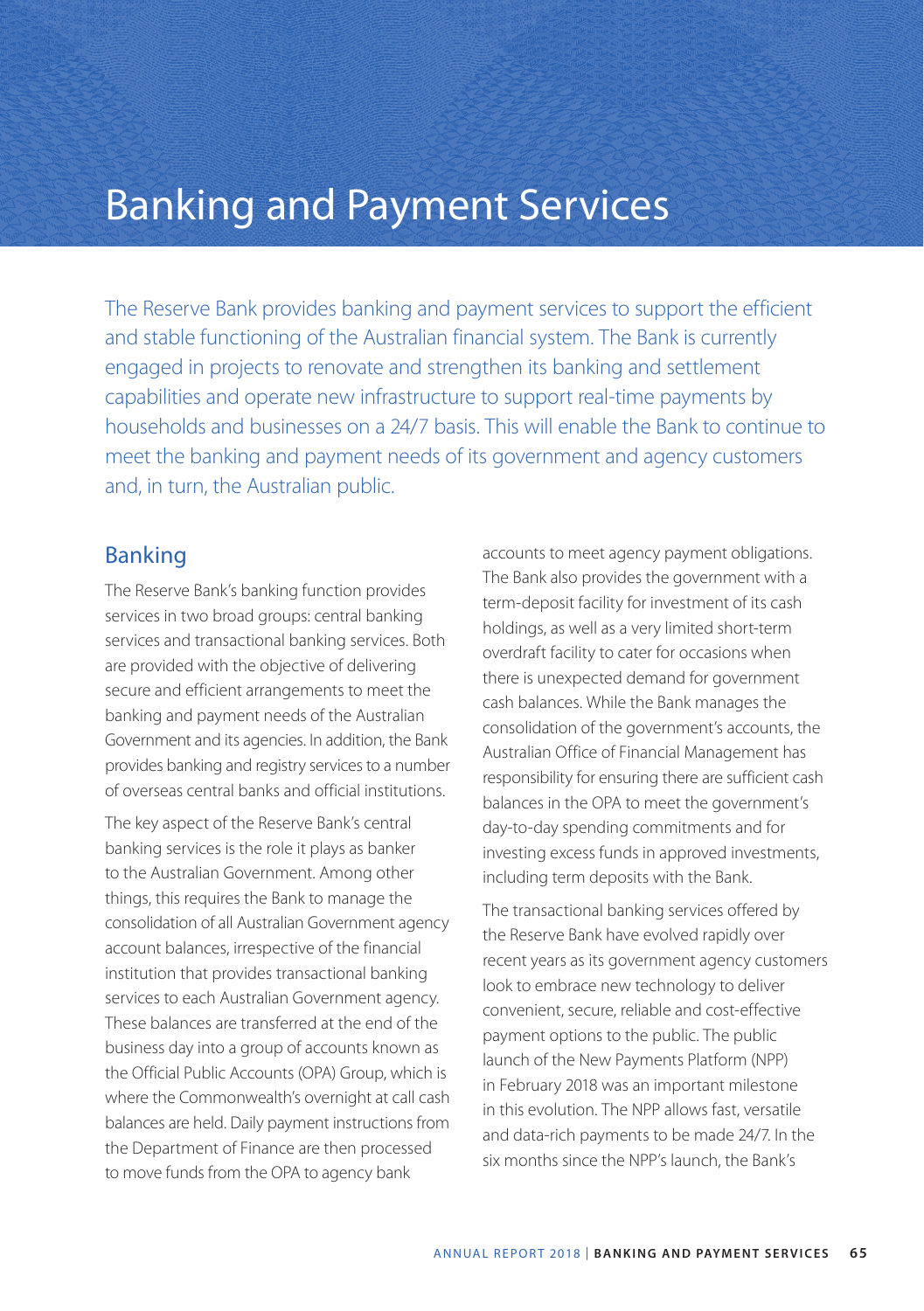government clients have received NPP payments to the value of \$179 million, primarily from individuals and businesses to pay tax liabilities. The Bank is working with government agencies, such as the Department of Human Services and the Australian Taxation Office (ATO), to ensure they are able to fully utilise the new payments technology, including via future planned overlay services. The Bank expects that the NPP will affect volumes for its more traditional payment and collection services in coming years.

The Reserve Bank also continues to provide a number of other channels to make payments from government agencies to recipients' accounts. In 2017/18, the Bank processed around 312 million domestic and 1.1 million international payments, totalling \$534 billion and \$11.6 billion respectively, for government agencies. Most of these payments were direct entry payments made on behalf of the Department of Human Services. The Australian Government also makes payments by the real-time gross settlement (RTGS) system, cheque, BPAY and prepaid cards. After declining over recent years, cheque payment volumes were steady in 2017/18.

In addition to payments, the Reserve Bank provides government agency customers such as the ATO with access to a number of services through which they can collect monies owed



### **RBA's Government Clients' NPP Receipts**

# The New Payments Platform allows fast, versatile and data-rich payments to be made 24/7

from both domestic and international payers. These include direct entry, RTGS, BPAY, cheque, eftpos, cash, and card-based services via the internet and phone. The Bank processed 36 million collections-related transactions for the Australian Government in 2017/18, amounting to \$509 billion. Agencies continue to actively encourage customers to use lower-cost electronic payment options, with cheque and cash payments declining by 17 per cent to \$4.8 million and electronic payments representing 98 per cent of all collections-related transactions in 2017/18.

The provision of transactional banking services is consistent with the Reserve Bank's responsibilities under the *Reserve Bank Act 1959*, which requires the Bank to provide these services to the Australian Government if so required. The Bank provides transactional banking services to over 90 Australian Government agencies. A key difference between the Bank's central banking and transactional banking services is that the latter are offered in line with the Australian Government's competitive neutrality guidelines. To deliver the services, the Bank competes with commercial financial institutions, in most instances bidding for business via tenders conducted by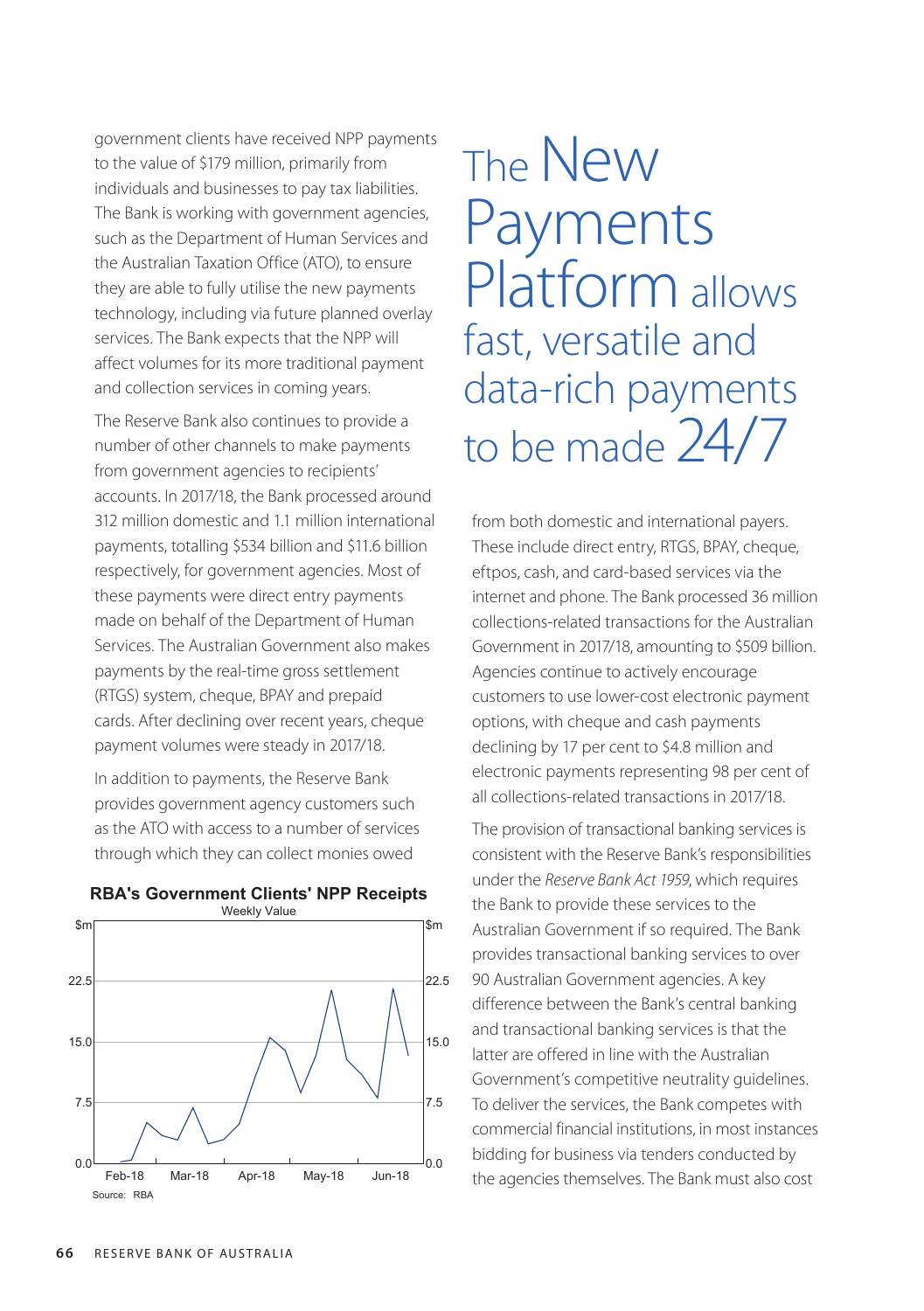and price the services separately from its other activities, including central banking services, and meet a prescribed minimum rate of return.

Pro forma business accounts for transactional banking are provided on page 128 of this report.

The Reserve Bank works closely with its transactional banking customers, the Australian Government and the payments industry more broadly to ensure that its customers have access to the services which meet their needs and those of the public. For some services, the Bank combines its specialist knowledge of the government sector with specific services and products from commercial providers to meet the government's banking needs. In 2017/18, the Bank explored new options for collecting online payments. The Bank will continue to make use of combined service arrangements with commercial providers as the government's banking needs evolve.

Registry services are also provided by the Reserve Bank to supranational organisations

In the six months since the NPP's launch, the Bank's government clients have received NPP payments to the value of \$179 million

issuing Australian dollar-denominated securities. Eight organisations currently use these services, with this number having been relatively steady over recent years.

The Reserve Bank has undertaken a significant program of work to upgrade its banking systems since 2012, moving them to a more modern programming language and architecture, and re-engineering a number of related business processes. Further milestones in the program were achieved during 2017/18, with work on renovating the systems used to process most government payments and collections almost complete. The Bank has also made good progress with the project to upgrade the Bank's account maintenance system, with the first phase completed. This program of work is on schedule to be completed during the September quarter 2019.

Since the launch of the NPP, the Reserve Bank has continued to develop further capabilities that will assist in providing more reliable, cost-effective, faster and better-integrated services to expand the usage of the NPP. As part of this work, an Application Programming Interface (API) will be introduced by the end of 2018 to facilitate open, secure and automated communications between the Bank and its agency customers.

After-tax earnings from the Reserve Bank's transactional banking services were \$1.5 million in 2017/18, \$1.9 million lower than in the previous year. The fall was due largely to higher project costs associated with systems development and service improvements combined with reduced interest income.

### Settlement Services

The Reserve Bank owns and operates the Reserve Bank Information and Transfer System (RITS), which is used by banks and other approved institutions to settle their payment obligations. Settlement in RITS is effected across Exchange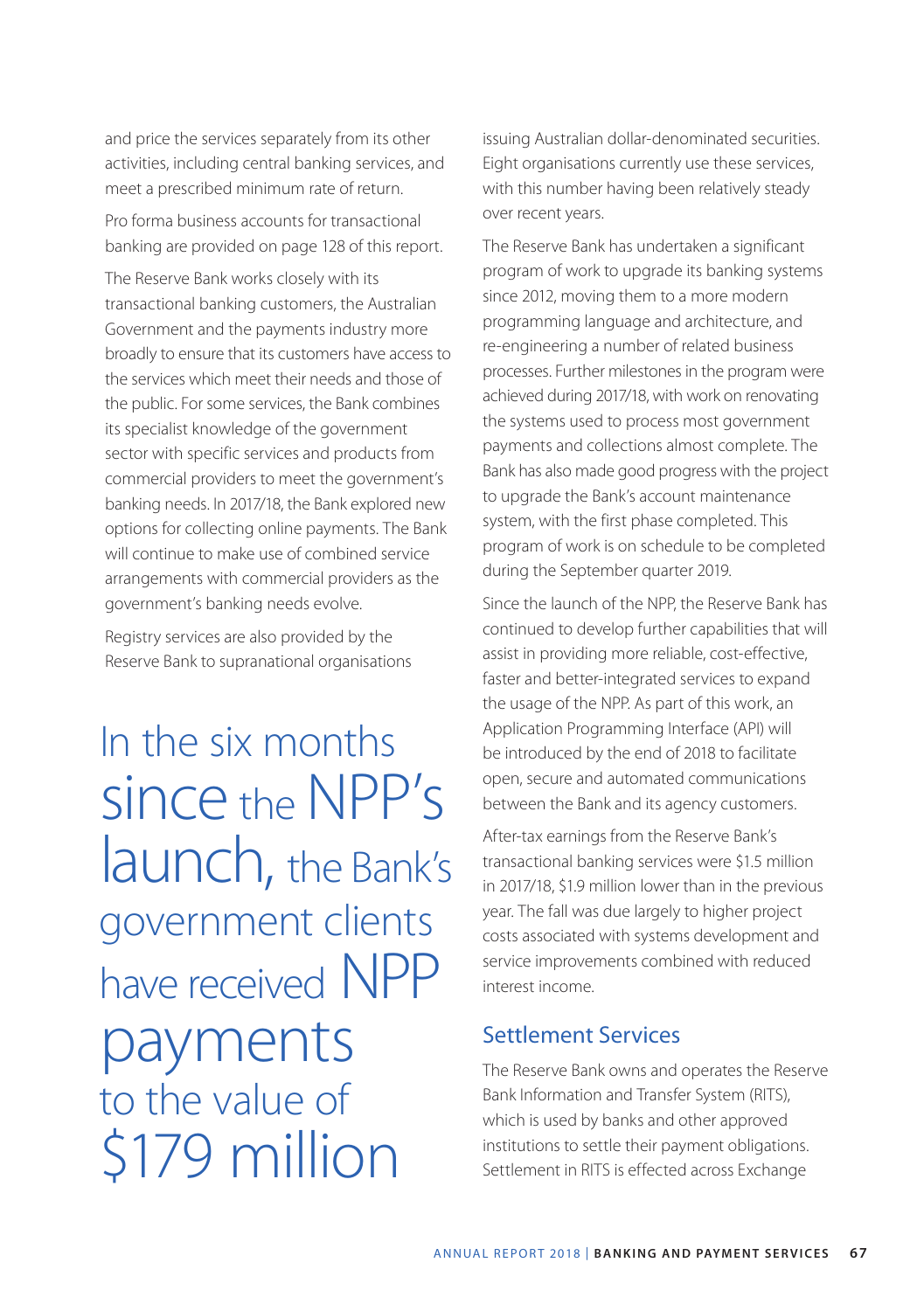Settlement Accounts (ESAs) held with the Reserve Bank, and is final and irrevocable. Around 90 per cent of the value of payments exchanged between financial institutions in Australia is settled in RITS individually on a real-time gross settlement (RTGS) basis. This includes high-value customer, corporate and institutional payments, wholesale debt and money market transactions and the Australian dollar legs of foreign exchange transactions. By providing a mechanism for RTGS, RITS eliminates the settlement risk that would otherwise arise between participants in high-value payment, clearing and securities settlement systems. On average, 47,600 RTGS transactions worth \$182 billion were settled in RITS each day in 2017/18. In recent years, the value of transactions has increased at a lower rate than the volume of transactions. In addition, RITS provides deferred net settlement services for low-value retail payment systems, equity settlements and settlement of property-related transactions.

RITS also provides a real-time settlement service to support the operation of the NPP. The public launch of the NPP in February 2018 was the result of a large collaborative undertaking by payment service providers and the Reserve Bank. The key features of the NPP include: enabling users to make retail payments in real time; allowing more complete remittance information to be sent alongside the payment; enabling easy addressing of payments to payee accounts using simple identifiers (called PayIDs), such as email addresses, mobile phone numbers or ABNs; and facilitating the sending and receiving of payments outside normal business hours with 24/7 operation. To support innovation in the Australian payments system, the NPP is structured so as to allow the commercial development of new payment and related services using the capabilities of NPP's infrastructure. At the end of June 2018, more than 60 financial institutions offered NPP

payments to their customers, with around 1.8 million registered PayIDs. Many of these institutions are smaller authorised deposit-taking institutions (ADIs) connecting via the services of an aggregator. The number of registered PayIDs is expected to grow significantly through 2018/19 as participants progress their NPP roll-out.

NPP transactions are settled in the RITS Fast Settlement Service (FSS). This is a new system within RITS designed to process and settle a high volume of transactions in real time, but without the transaction queuing and management capabilities provided by core RITS for the management of high-value transactions. The real-time settlement of NPP transactions via the FSS removes the credit risk that would otherwise exist if these transactions were settled on a deferred net basis as is currently done for other low-value payments. Transaction volumes settled via the FSS have grown steadily since launch, reaching over 100,000 transactions per day in June 2018, with an average transaction value of around \$750. This amounted to a total of 10.2 million transactions with a total value of \$7.3 billion settled via the FSS between public launch and the end of June 2018. To support the FSS, the hours of operation of the RITS Help Desk were extended to provide 24/7 technical assistance to members. Since its launch, the FSS has operated smoothly, with no major disruptions to operations.

While the introduction of the NPP has resulted in more low-value payments being settled in real time, the bulk of low-value payments continue to settle in RITS on a net basis. The average daily value of net settlements in RITS was around \$12 billion in 2017/18. This includes obligations for payments exchanged through low-value clearing systems for cheques, debit and credit cards, BPAY and direct entry transactions. For these transactions, RITS combines multiple bilateral obligations submitted by members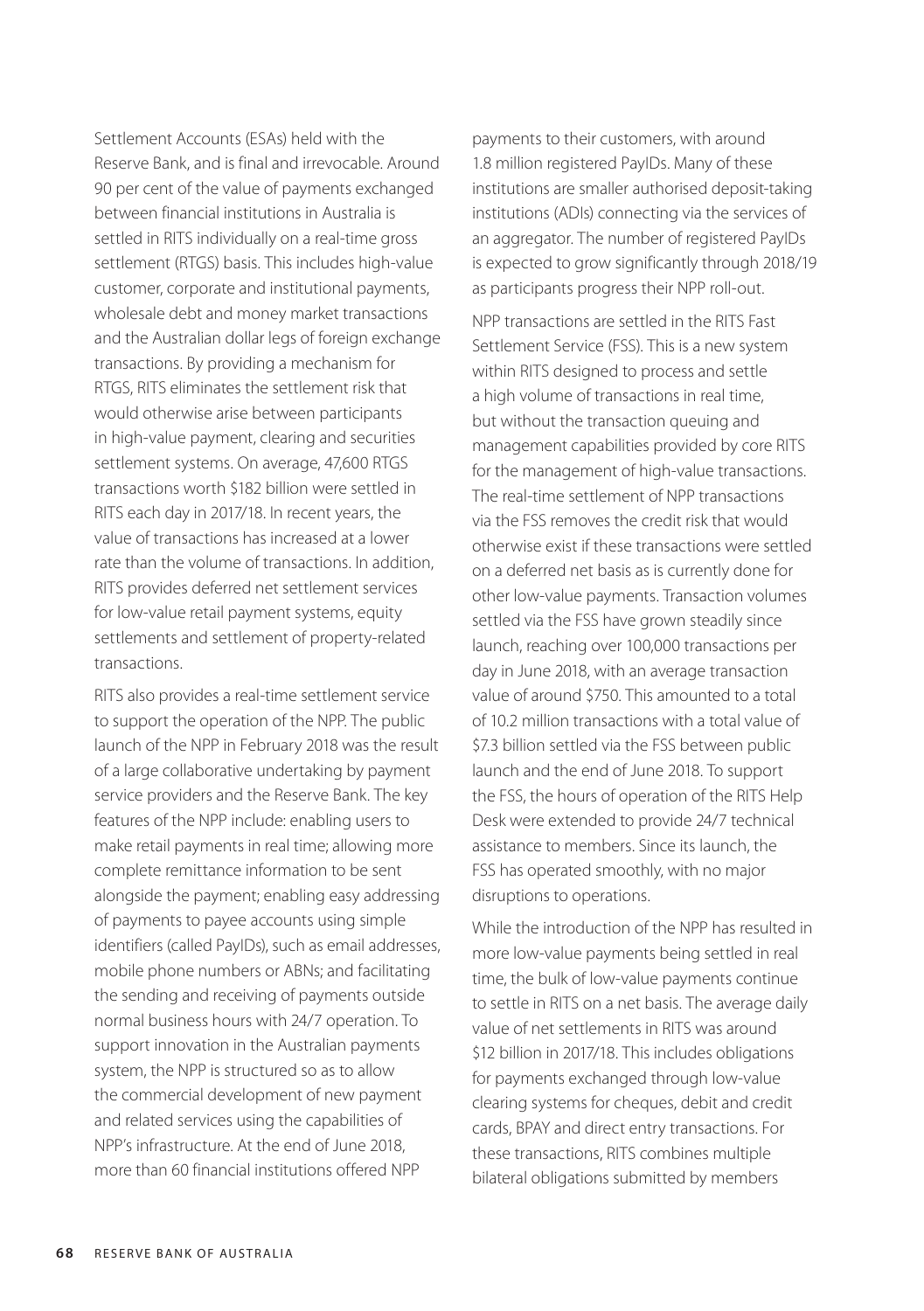into a single net obligation for each member, which are then settled in RITS at predetermined times. During 2017/18, these low-value clearing arrangements accounted for a net daily average of \$9.5 billion, of which around 85 per cent was intraday settlement of direct entry transactions. The substantial increase in the value of these low-value clearing arrangements over the past five years reflects a fragmentation of settlement arrangements, with the introduction of the five intraday settlement runs for direct entry and other new batch settlement arrangements, which supplement the long-established arrangement of a morning settlement session of net deferred obligations at around 9.00 am.

In the batch settlement arrangements, an approved administrator for each batch is responsible for calculating the net obligations of the batch participants and submitting those to RITS for settlement. The Clearing House Electronic Sub-register System (CHESS) batch, which effects settlement of payments arising from stock market transactions and is

The FSS settled 10.2 million transactions totalling \$7.3 billion between public launch and the end of June 2018



administered by ASX Settlement Pty Limited, averaged around \$1 billion per day in 2017/18. The Mastercard batch, for settlement of domestic Mastercard obligations and administered by Mastercard International, averaged around \$684 million over the same period. On 30 August 2017, a new eftpos batch, administered by eftpos Payments Australia Limited, went live for settlement of point-of-sale transactions processed through the eftpos system. Previously, these transactions had been settled the next day at around 9.00 am. The eftpos batch averaged around \$284 million per day for the part of 2017/18 during which it was operational.

A batch feeder arrangement in RITS also supports the settlement of obligations arising from electronic property transactions processed by Property Exchange Australia Limited (PEXA). Timelines for migration to electronic e-conveyancing set by several state governments have contributed to ongoing strong growth in the number and value of property settlement batches processed in RITS, although off a low base. During 2017/18, the PEXA batch settlements averaged \$668 million per day, more than double the figure for the previous year.

Reflecting the critical importance of RITS to the Australian financial system, the Reserve Bank